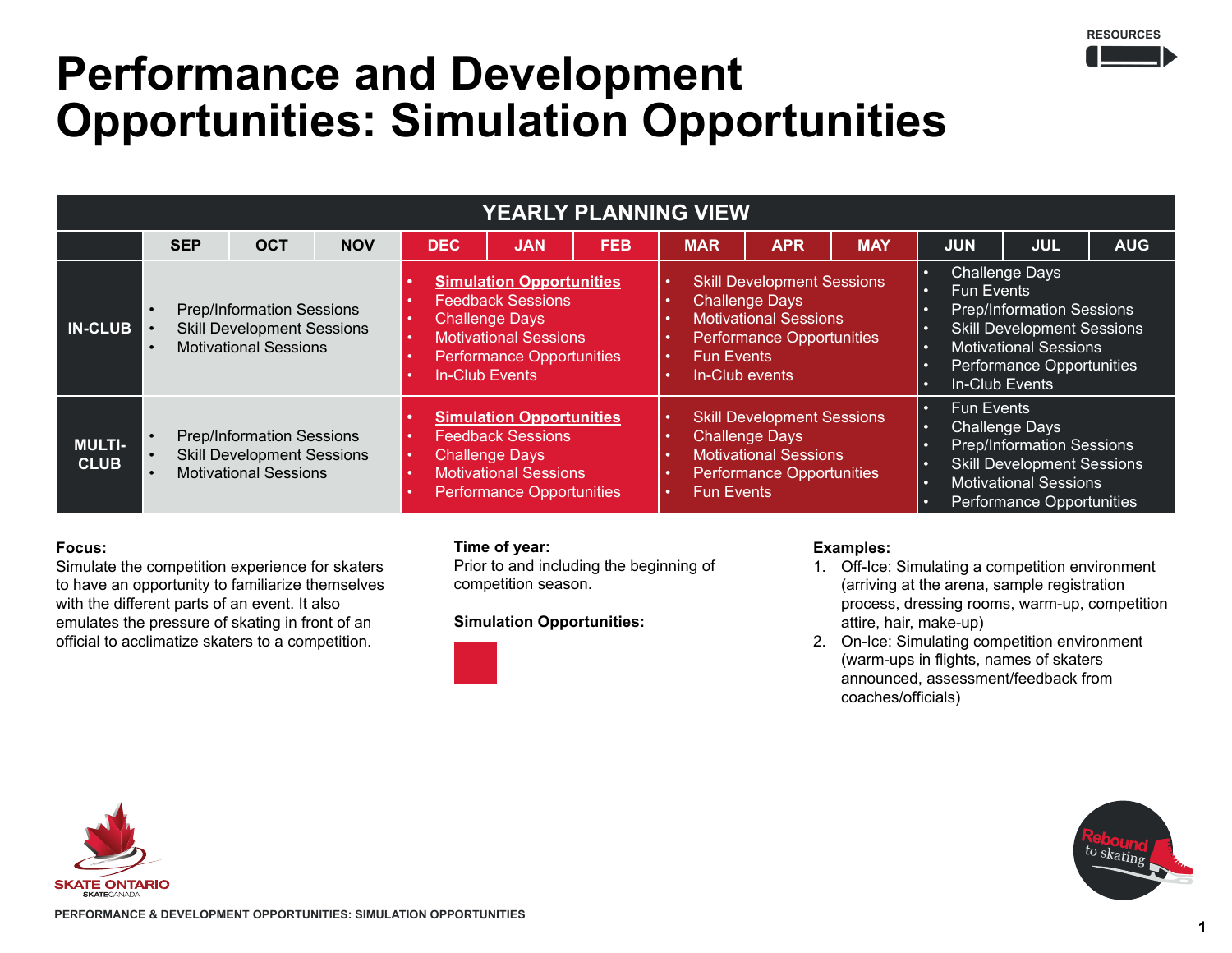

## **Examples: On-Ice Example #1 – Woodville Skating Club - Simulation Skate (Multi Club opportunity)**



#### **About Denise**

Denise has coached skating in the Woodville SC and Lindsay SC for the past 30 years and has had the opportunity to work along side many dedicated volunteers over the years.

- 1. Choose a date that optimizes your skater's yearly plan.
- 2. Reach out to local clubs and coaches to invite to opportunity.
- 3. Connect with local businesses to offer space for a booth.
- 4. Create feedback template and/or certificates.
- 5. Run community simulation day!
- 6. Share highlights through social media.



**to improve the performance. By interacting with skaters and coaches from other clubs, it is awesome to see the comradery between skaters and seeing them cheering each other on. - Denise Harris**

**Hosting a simulation day is a great way for skaters to get the opportunity to perform in a positive setting prior to a competition as a dress rehearsal. It also lends the opportunity for coaches to assess the programs and discuss the positives, as well as the possible changes needed** 

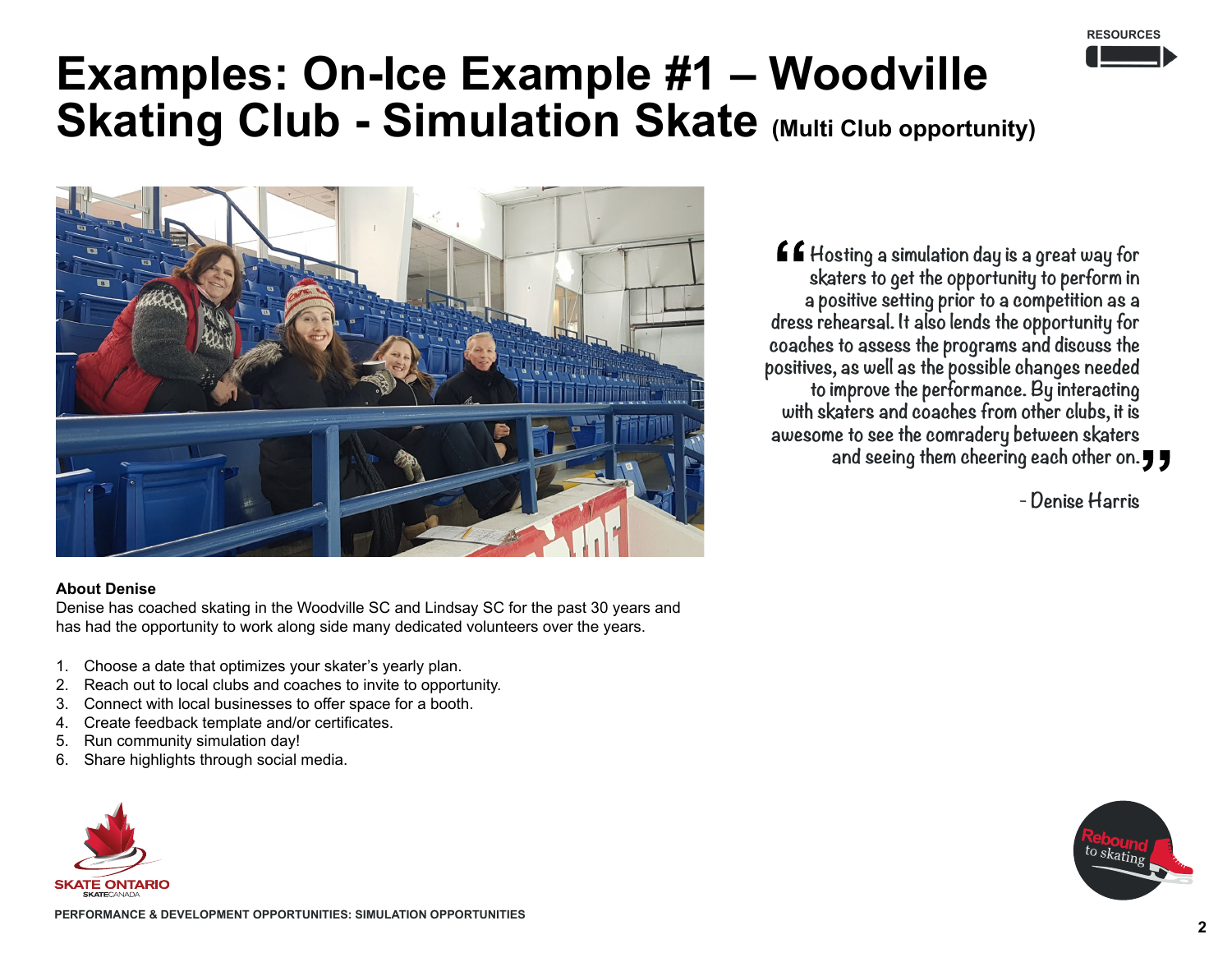

#### **Detailed Explanation**

**Goal: To give skaters an opportunity to perform in a competition setting to increase their comfort level and development in preparation for events and competitions. Working with local clubs/skating schools adds another level of competition setting (outside skaters and community).**

#### **Plan:**

- Choose a date that optimizes skater's yearly plan.
- Determine registration costs for participants and invite local clubs/ coaches to participate.
- Book ice and other rooms needed for that day.
- Connect with Skate Ontario for a sanction.
- Prepare volunteer sign up sheets for simulation day. You may need volunteers for the following jobs:
	- Skater registration
	- Music registration
	- Dressing Rooms/Ice captain
	- Music and announcing
	- Creation of feedback forms and/or certificates for skaters.
	- Coach volunteers for skater feedback
		- Coaches can assess their own skaters or assess each others' skaters (or both) to enhance the feedback given to skaters.
- Consider finding community members to offer hair and make-up services for skaters.
	- Try using older skaters or parent volunteers.
	- There may also be hair professionals in your area that would be willing to volunteer their time for some advertisement opportunities.
- Communicate with local clubs & coaches to provide details about the opportunity.
- Prepare and print feedback forms.
- Reach out to local vendors that may want to set up a booth.
	- We had a young lady come in and do hair tinsel. She charged \$10 and gave all profits back to club. It was a hit!
	- Try to target vendors that would enhance the experience of the skaters (flowers, hair, make-up, etc.)



- Send out a skater list and skate times two weeks in advance to participating skaters and coaches.
- Group skaters in flights of maximum 6 skaters.
- Warm up times should be appropriate for each level.
	- STAR 1-4: 3-4 min
	- STAR 6-Gold: 5-6 min
	- Competitive: 6 min
- Send out detailed schedule to volunteer coach assessors.



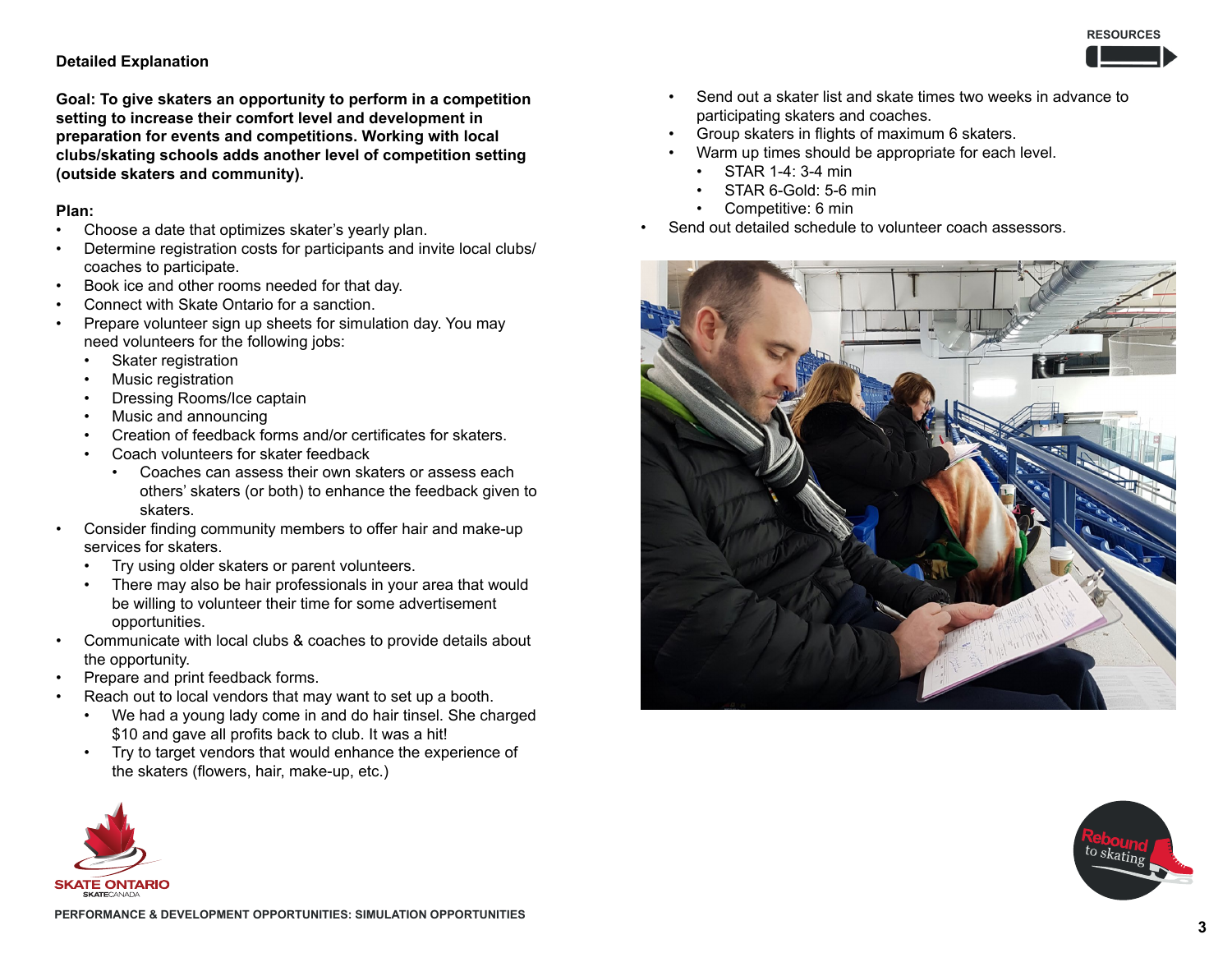#### **RESOURCES**

#### **Simulation Day:**

- Arrive in advance to set-up registration tables, music drop-off, dressings rooms, signage, etc.
	- Set up a location for coach assessors to connect and provide materials (clipboard, feedback forms, pencils)
	- Consider setting up a special area for skaters to take photos in their costumes.
- As skaters arrive, they register themselves and drop off music.
	- Volunteers advise skaters of their assigned dressing room and warm-up area.
	- If you have arranged for hair and make-up services, skaters can be shown where those are located
	- Let skaters know where to pick up their feedback forms and/or certificate after they skate.
- On-ice simulation:
	- Skaters warm-up in pre-set warm-up groups.
	- Skaters are announced onto the ice like a competition.
	- Coaches or officials make written comments onto feedback forms during their performances
- Encourage skaters and parents to stay and cheer on other skaters to make it fun for everyone.
- Feedback forms are collected from the coaches or officials.
	- STAR 1-4 Assessment sheets used
	- $STAR 5 & up -$ 
		- Provide feedback on program content
		- Provide any comments on well-balanced program
		- Include general comments and suggestions on program performance.
- Skaters pick up their feedback form and/or certificates and take photos in the photo area if available.
- Follow-up Connect with parents & coaches following Simulation Day to seek feedback and input on any future changes that might be suggested.

#### **Modifications**

- Consider running the session on regular ice time, instead of booking a separate day. This can help ensure all skaters can participate and reduces cost to club.
- Try working with a nearby club/skating school to share the responsibility of running the Simulation Day. They may be able to share duties and volunteers, and possibly host in their arena every other year.
- If you have brought in an official, you may consider adding a feedback session. This provides an opportunity for the official to give feedback and comments directly to the skater and coaches and is a great way to create positive relationships with local officials.
- If you are able to include an element event as part of your day as this provides skaters another chance to perform in a competition setting with the opportunity for further feedback.



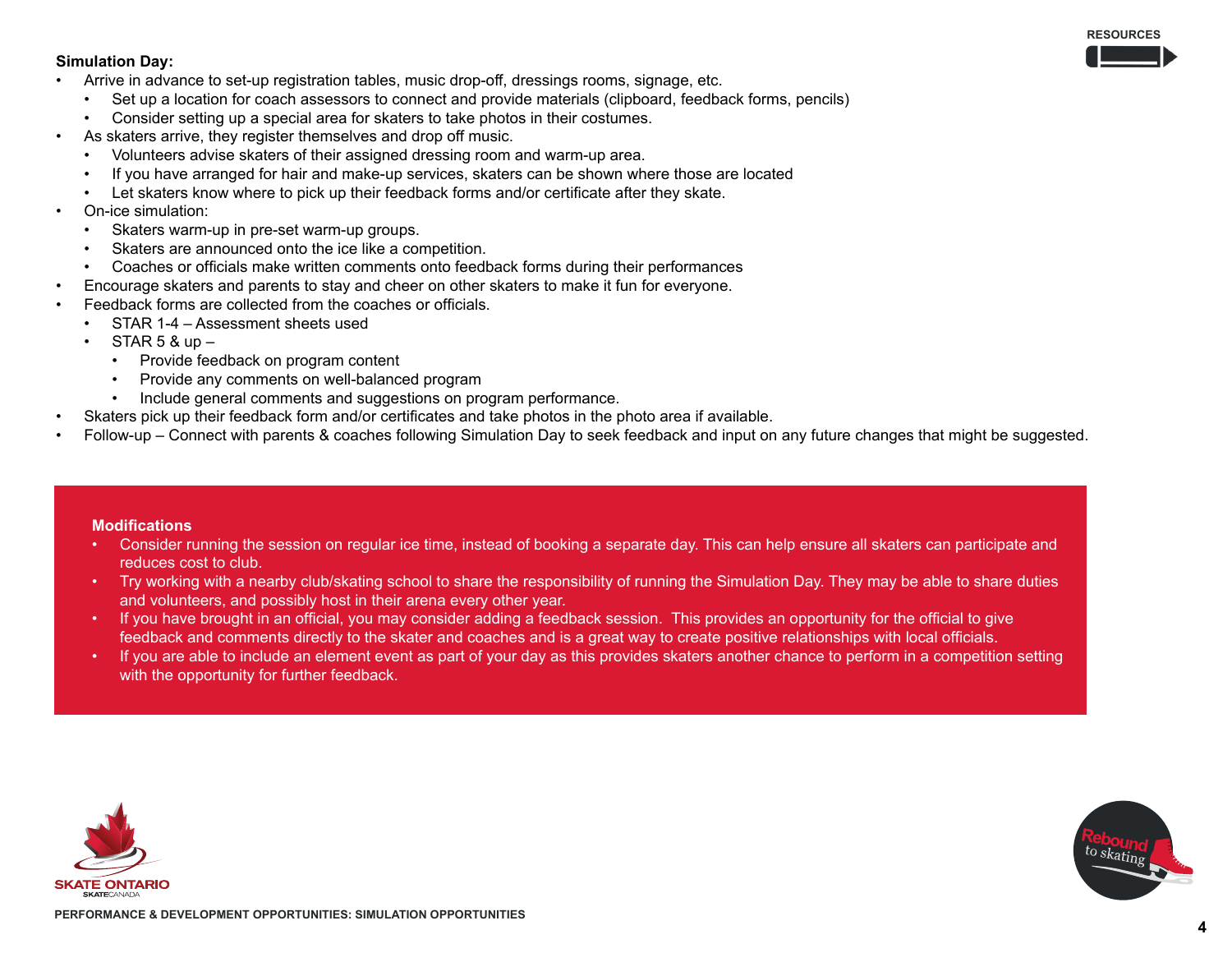## **Examples: On-Ice Example #2 - Kitchener-**Waterloo Skating Club - Simulation (In-Club opportunity)

## **About Pat**

Pat was a competitive singles coach for over 25 years and brought skaters to several National championships. She also was a CanPower coach for many OHL players and was chosen as the 2010 Ontario Winter Games Coach for WOS. Pat retired from coaching in 2013 and is now currently a Sectional level technical specialist on the official side. She also runs the operations at Kitchener-Waterloo SC as Technical Director (since 2018).

- 1. Choose a weekly or monthly timeslot that can be used for simulations.
- 2. Include these days on the seasonal calendar for skaters/coaches/parents to reference.
- 3. Set fee & prepare registration in online registration system.
- 4. Run in-club simulation days!

**This simulation was great for new parents and skaters who had never experienced a competition before. For some of us competitions are second nature, but we must remember these are children and every opportunity we give them has the potential to be a learning experience and FUN. It does not have to be the real thing. Skaters left with big smiles!**

**- Pat teBoekhorst**





**RESOURCES**

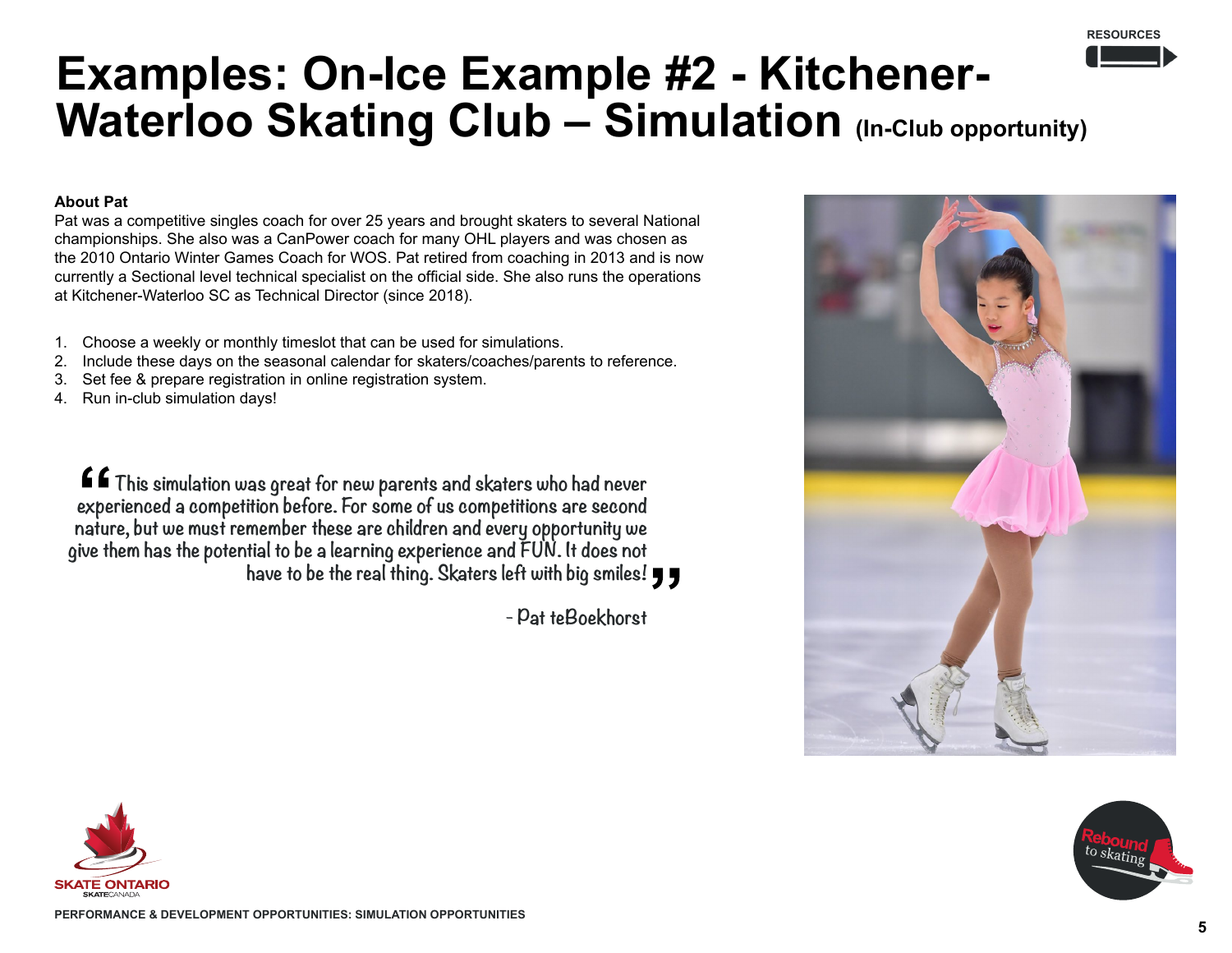## **Detailed Explanation**

**Goal: To give skaters an opportunity to perform in a competition setting to increase their comfort level and development in preparation for events and competitions.** 

## **Preparation:**

- Technical Director schedules simulation days on the seasonal calendar.
	- We schedule our simulations on every Saturday leading up to the competition season. This is ice time we had trouble filling before scheduling simulations.
	- Fall/Winter simulations are available for STAR 1-4 and Super Series skaters.
	- Summer simulations are available for competitive skaters participating in Sectional Series.
- Membership coordinator sets up simulation day as a program in Uplifter Online Registration system.
	- The cost we use is \$11.00 per simulation
	- There are limited spaces available for simulations so it is a first come, first served format.
	- With being such a large club, coaches are asked to ensure their skaters only take part in one simulation session per month to allow all skaters an opportunity to participate.
	- Skaters can register until the Thursday prior to the Saturday opportunity.
- Technical Director collects the registration list from Uplifter each week and creates the schedule and flights of skaters according to their levels.
	- Warm-up times are matched with the level of the skaters.
	- Flight and warm-up group information is communicated to participants.
	- Flights are posted at the rink one day prior to the simulation.
	- Coaches are emailed the flight schedule to distribute to their skaters.
	- Planned program sheets are distributed to coaches to complete and return for their participating skaters.
- Music is sorted for the event by the volunteer music player/ announcer.
	- Our music is on a computer system and is easily sorted.

• A volunteer coach is normally in charge of music and announcing.

## **Simulation Day:**

- Skaters are asked to arrive 45 minutes prior to their flight for warm-up in the ballet studio.
- Skaters are expected to be in full costume and makeup.
- Planned program sheets are handed in to the Technical Director.
- Family and friend are encouraged to attend be part of the audience.
	- This is a great addition to the simulation as skaters tend to have family members attend their events and competitions. This can sometimes add more pressure than skating in front of officials!

• Technical specialists within our coaching staff assess skaters.

- When available, coaches take part in the panel for performance feedback.
- If you do not have Technical Specialists on staff, coaches and outside officials can be used for feedback.
- When bringing in an official, make sure to apply for a sanction with Skate Ontario. • Comments & feedback is written directly on the planned program sheet.
- Note: When there is doubt about an element (i.e. under-rotated or downgraded jumps, or a question on spin revolution), we indicate that in a competition setting, a review would be requested to review the element using video replay
- Upon the completion of each flight of skaters, they are asked to stay and be part of the audience for the remainder of the simulation.
- Each skater and their coach are given the opportunity for a one-on-one sit down with the Technical Director to brief their performance.
	- This can also be done by the official or coaches used on the panel.
	- Planned program sheets, with feedback, are provided for each skater.

### **Modifications**

- Consider adding a live view of the simulations to provide access to family and friends who may not be able to attend (Facebook Live, YouTube LiveStream, etc.)
- Add excitement to the simulations by using them as the place to reveal Synchro programs or even prepare skaters for external performances (like skating at intermission in the local hockey game).



**RESOURCES**